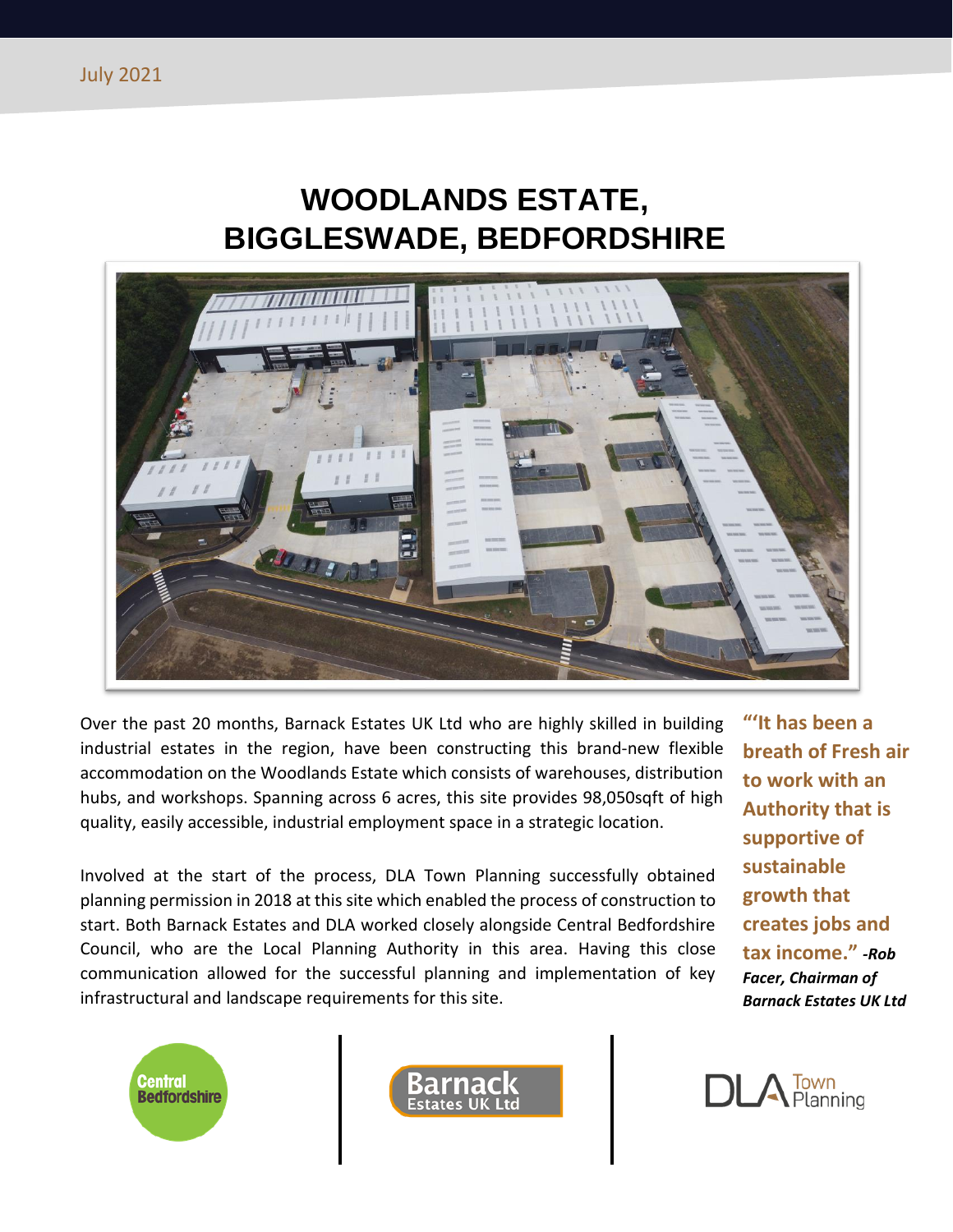As of June 2021, over 70% of the units are now occupied and the remaining units have been committed to. There is no doubt as to why there is a very strong demand for these units; all units are built to a very high specification and are designed to meet the demands of the market, including size, height, style, and accommodation. Moreover, the site is in a strategic position adjacent to the A1, which provides excellent links to both the north and south, and the M1 and A421 for routes through Milton Keynes and Bedford. It is not surprising that The Woodlands Estate has attracted businesses from London and has enabled the expansion of such businesses, despite Coronavirus.

**"We are delighted to have completed such a quality project and to be able to provide businesses with expansion locations."**

*-Rob Facer, Chairman of Barnack Estates UK Ltd*



**"Solai value their partnership with Barnack and share their vision for economic growth in Central Bedfordshire. We are grateful to the Local Authority for their enlightened and pragmatic approach to the development of commercial buildings at Woodlands. Continued collaboration is vital to the economic and social wellbeing of the area."** *-Nigel Fletcher, Solai Holdings*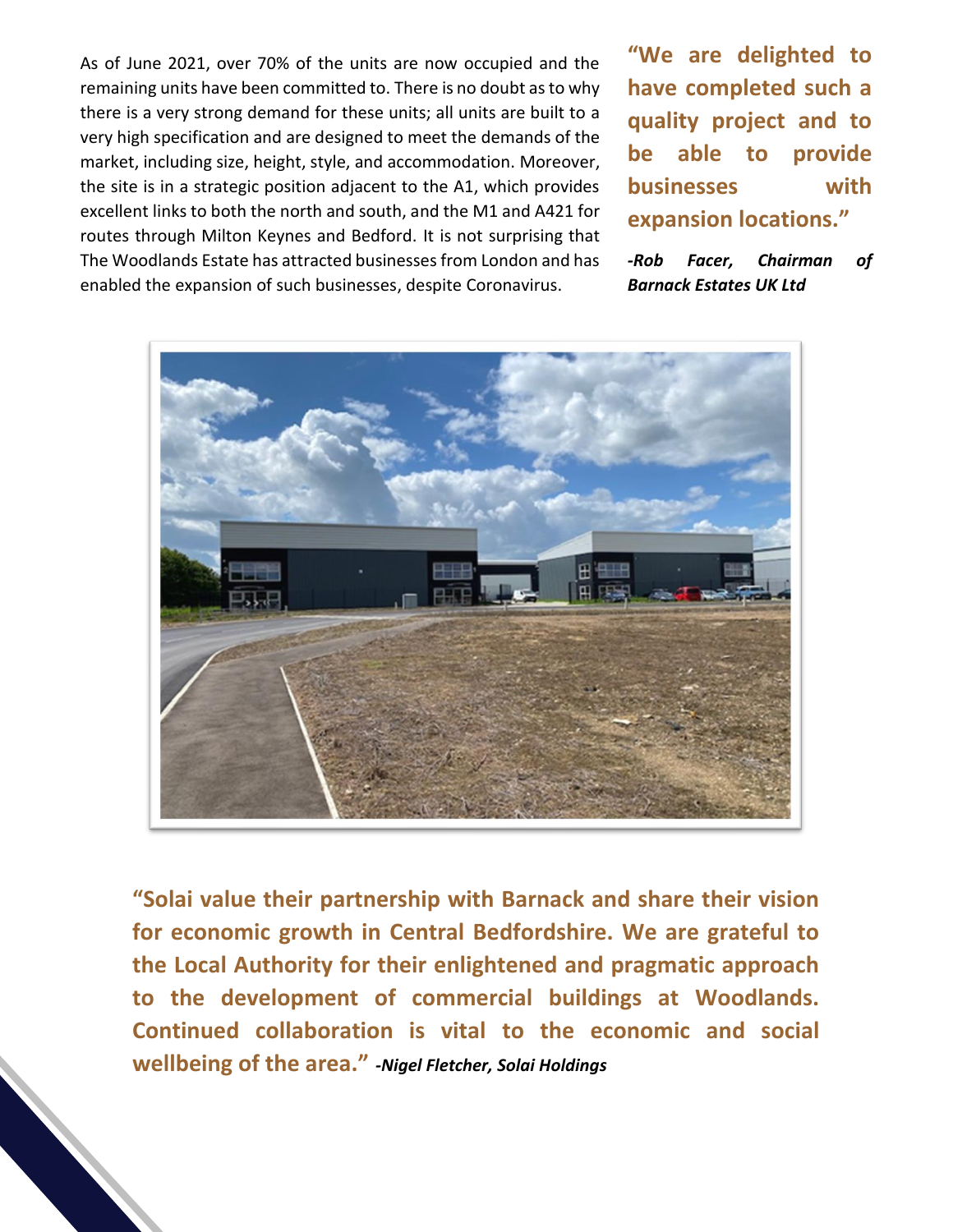An example of one of those businesses that has been attracted to the site, is Unisnacks, a global snack food distributor to Europe. Unisnacks have expanded from their North London site to the Woodlands Estate, providing over 100 jobs in the area. S and S Home Supplies Ltd, who supply building materials have relocated to the Woodlands Estate from North London. They occupy 29,585sq ft which includes offices on three floors, and have provided around 70 jobs.



**"We're thrilled to see this development come to fruition, especially after a challenging 18 months for our businesses and residents following the Covid-19 pandemic. This project supports the Council's 2050 Vision and Economic Strategy, by investing in infrastructure to create sustainable places and skills for the future. Our unique location in one of the UK's most important growth areas supports our drive for innovation and ambition to enable people to live more prosperously whilst retaining and protecting our special landscape. Our communities are at the forefront of our ethos to create a place where businesses and people can thrive."** *-Cllr Kevin Collins, Executive Member for Planning & Regeneration, Central Bedfordshire Council*